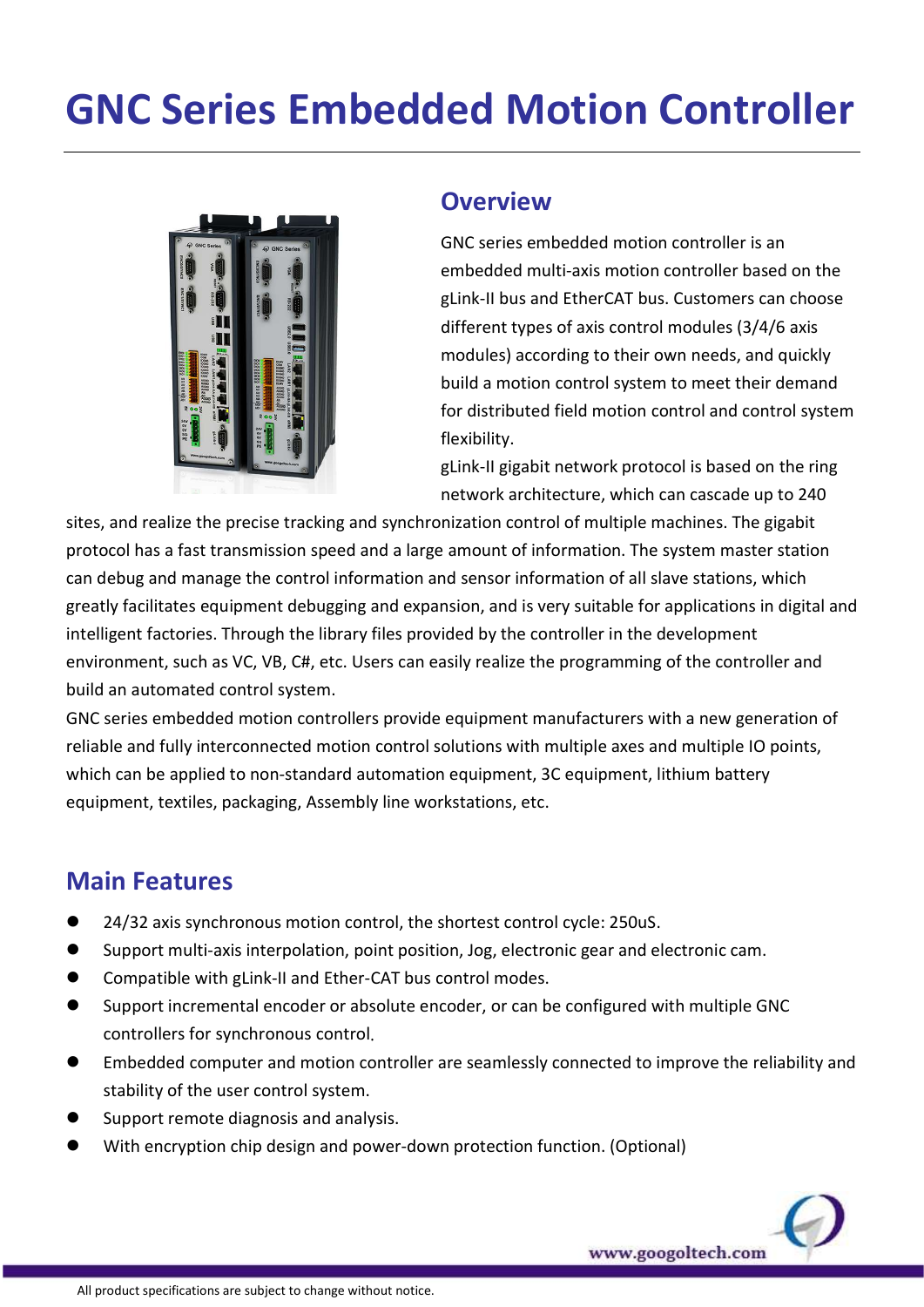#### System Structure



### Specifications

| <b>Motion Control</b>          |                                                                        |  |
|--------------------------------|------------------------------------------------------------------------|--|
| No. of Controlled Axis         | 16/24/32/48/64 axis                                                    |  |
| <b>Control Method</b>          | gLink-II/EtherCAT bus                                                  |  |
| Control Cycle                  | 24 Axis: 250us; 32 Axis: 500us/1ms                                     |  |
|                                | Point to point motion, Jog motion, PT/PVT, electronic gear, electronic |  |
| <b>Motion Control Function</b> | cam, linear interpolation, arc interpolation, compensation algorithm,  |  |
|                                | look-ahead preprocessing.                                              |  |
| Digital I/O                    | 8 Channels DIO, 24V level.                                             |  |
| Analog I/O                     | 8 Channels input, 2 channels output;                                   |  |
|                                | voltage range: ±10V, accuracy: 12 bits.                                |  |
| Encoder                        | 2 Channels incremental encoder, can be used for synchronous control    |  |
|                                | between multiple controllers.                                          |  |

www.googoltech.com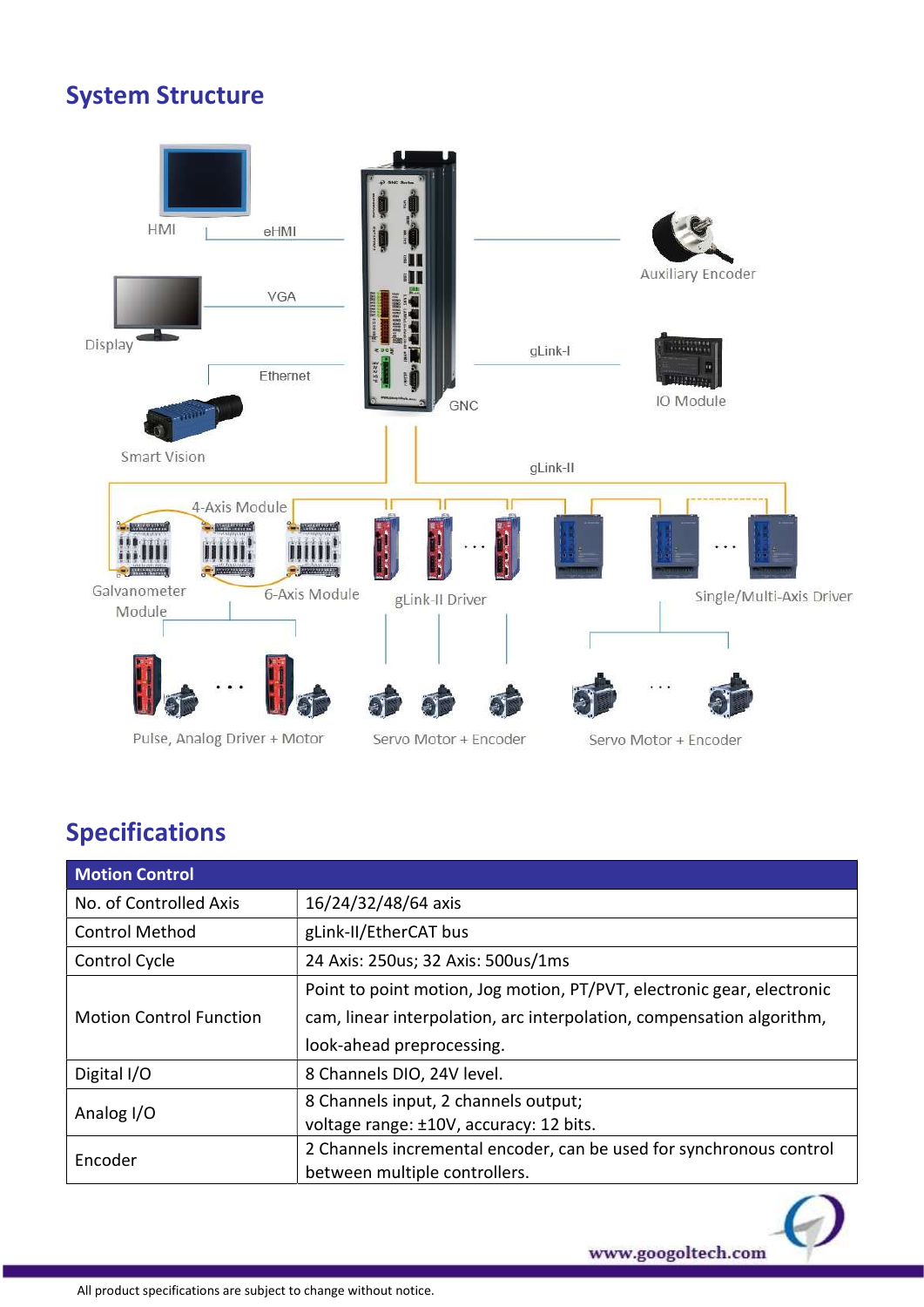## Specifications

| <b>Motion Control</b>        |                                                             |  |  |  |
|------------------------------|-------------------------------------------------------------|--|--|--|
| <b>PLC Function</b>          | IEC61131-3 Control core; expandable gLink-I, bus IO module. |  |  |  |
| Development Environment      | OtoStudio                                                   |  |  |  |
| <b>Hardware</b>              |                                                             |  |  |  |
| <b>CPU</b>                   | 1.66GHz/2.0GHz                                              |  |  |  |
| <b>Hard Disk</b>             | 4GB (default)                                               |  |  |  |
| <b>RAM</b>                   | DDR3, 2GB                                                   |  |  |  |
| Display                      | VGA for display, eHMI for HMI                               |  |  |  |
| <b>USB</b>                   | 4 x USB2.0 (N455 mainboard) or                              |  |  |  |
|                              | 2x USB2.0 + 1x USB3.0 (R688 mainboard)                      |  |  |  |
| Ethernet                     | 2 x RJ45, 10/100/1000Mbps                                   |  |  |  |
| <b>COM</b>                   | 1 x RS-232                                                  |  |  |  |
| gLink-II                     | Ring network interface, 2 x RJ45, 1000Mbps                  |  |  |  |
| gLink-I                      | Network IO expansion interface, 1 x DB9F, 6.125Mbps         |  |  |  |
| <b>Electrical Parameters</b> |                                                             |  |  |  |
| Voltage                      | 24VDC ± 10%                                                 |  |  |  |
| Current                      | 3A (Minimum)                                                |  |  |  |
| <b>Other</b>                 |                                                             |  |  |  |
| <b>OS</b>                    | WinCE 6.0, Linux, Windows                                   |  |  |  |
| Operating Temperature(°C)    | $0-55^{\circ}C$                                             |  |  |  |
| Humidity                     | 5% - 90%, non-condensing                                    |  |  |  |
| Dimension (mm)               | 296 x 160 x 77                                              |  |  |  |
| Installation                 | Panel mounting                                              |  |  |  |

## Ordering Guide

| Type       | <b>Ordering Number</b> | <b>Description</b>                     |
|------------|------------------------|----------------------------------------|
| Controller | GNC-024-G25-G2V00      | 24-axis, gLink-II bus, N455 mainboard  |
|            | GNC-016-G25-ECV00      | 16-axis, EtherCAT bus, N455 mainboard  |
|            | GNC-032-G25-ECV00      | 32-axis, EtherCAT bus, N455 mainboard  |
|            | GNC-024-G30-G2V00      | 24-axis, gLink-II bus, R688C mainboard |
|            | GNC-048-G30-G2V00      | 48-axis, gLink-II bus, R688C mainboard |
|            | GNC-016-G30-ECV00      | 16-axis, EtherCAT bus, R688C mainboard |
|            | GNC-032-G30-ECV00      | 32-axis, EtherCAT bus, R688C mainboard |
|            | GNC-064-G30-ECV00      | 64-axis, EtherCAT bus, R688C mainboard |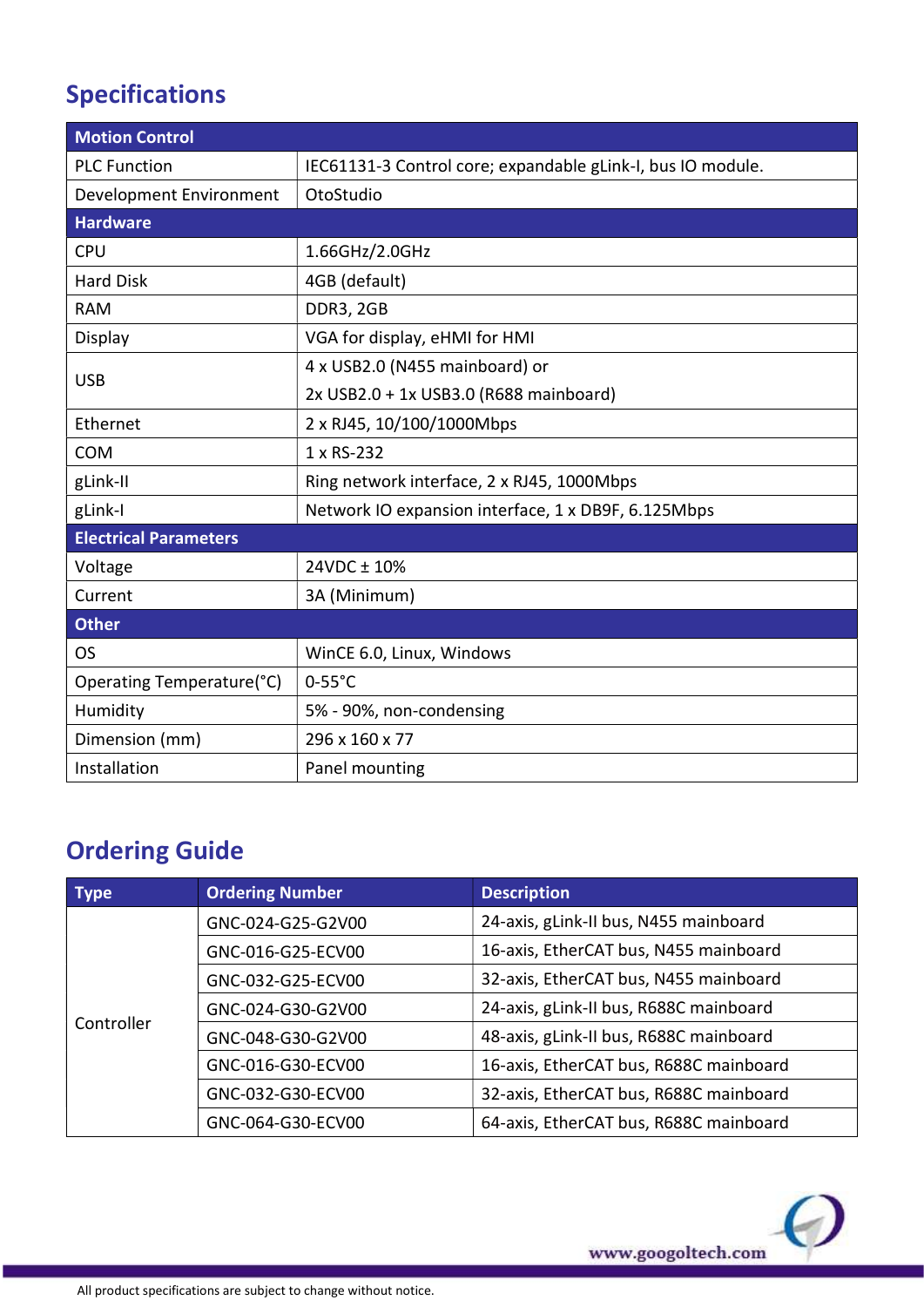## Ordering Guide

| <b>Type</b>                               | <b>Ordering Number</b>          | <b>Description</b>                                                                                                                                                                 |
|-------------------------------------------|---------------------------------|------------------------------------------------------------------------------------------------------------------------------------------------------------------------------------|
| 6-Axis Module                             | GNM-601-00                      | Pulse control, MPG, extended IO, gLink-II bus                                                                                                                                      |
|                                           | <b>GNM-600-EM</b>               | Pulse control, MPG, extended IO, EtherCAT bus                                                                                                                                      |
|                                           | GNM-602-00                      | Pulse control, dual auxiliary editing, gLink-II bus                                                                                                                                |
| 4-Axis Module                             | GNM-401-00                      | Pulse control, analog quantity, gLink-II bus                                                                                                                                       |
|                                           | <b>GNM-401-EM</b>               | Pulse control, analog quantity, EtherCAT bus                                                                                                                                       |
| gLink-II<br>Connection<br>Cable           | GN-LINK-CAT5e-RJ45-DB9M-1M5     | Gigabit Ethernet cable, 1.5m, the connecting<br>cable between controller and axis control<br>module.                                                                               |
|                                           | GN-LINK-CAT5e-RJ45-DB9M-3M      | Gigabit Ethernet cable, 3.0m, the connecting<br>cable between controller and axis control<br>module.                                                                               |
|                                           | GN-LINK-CAT5e-DB9M-DB9M-<br>1M5 | DB9 Gigabit Ethernet cable, 1.5m. A module set<br>is composed of the controller main card, the<br>axis control module and the connecting cable<br>between the axis control module. |
|                                           | GN-LINK-CAT5e-DB9M-DB9M-<br>10M | DB9 Gigabit Ethernet cable, 10m. A module set<br>is composed of the controller main card, the<br>axis control module and the connecting cable<br>between the axis control module.  |
| Extended IO<br>Module                     | HCB5-1616-DTD01                 | 16DI/16DO, input active low, sink output.                                                                                                                                          |
|                                           | HCB5-1616-DTS01                 | 16DI/16DO, input active high/low selectable,<br>source output.                                                                                                                     |
|                                           | HCB5-0606-A1201                 | 6AI/6AO, IO resolution 12bit.                                                                                                                                                      |
| <b>Extended IO</b><br>Connection<br>Cable | DB9P F/M L=0.3m                 | One cable per extended IO module, 0.3m.                                                                                                                                            |
|                                           | DB9P F/M L=1.5m                 | One cable per extended IO module, 1.5m.                                                                                                                                            |
| <b>Driver</b><br>Connection<br>Cable      | ACC5-D01005/10/15/20            | Panasonic series driver connection cable,<br>$0.5m/1.0m/1.5m/2.0m$ .                                                                                                               |
|                                           | ACC5-D01005/10/15/20 (Brake)    | Panasonic series driver connection cable, brake,<br>$0.5m/1.0m/1.5m/2.0m$ .                                                                                                        |
|                                           | ACC5-SP01015                    | Sanyo series driver connection cable, 1.5m.                                                                                                                                        |
|                                           | ACC5-D03015/30                  | Yaskawa series driver connection cable,<br>$1.5m/3.0m$ .                                                                                                                           |
|                                           | ACC5-D03015/30 (Brake)          | Yaskawa series driver connection cable, brake,<br>$1.5m/3.0m$ .                                                                                                                    |
|                                           | HPCN36P/M+DB25P/M               | GTHD series driver connection cable, 1.5m.                                                                                                                                         |